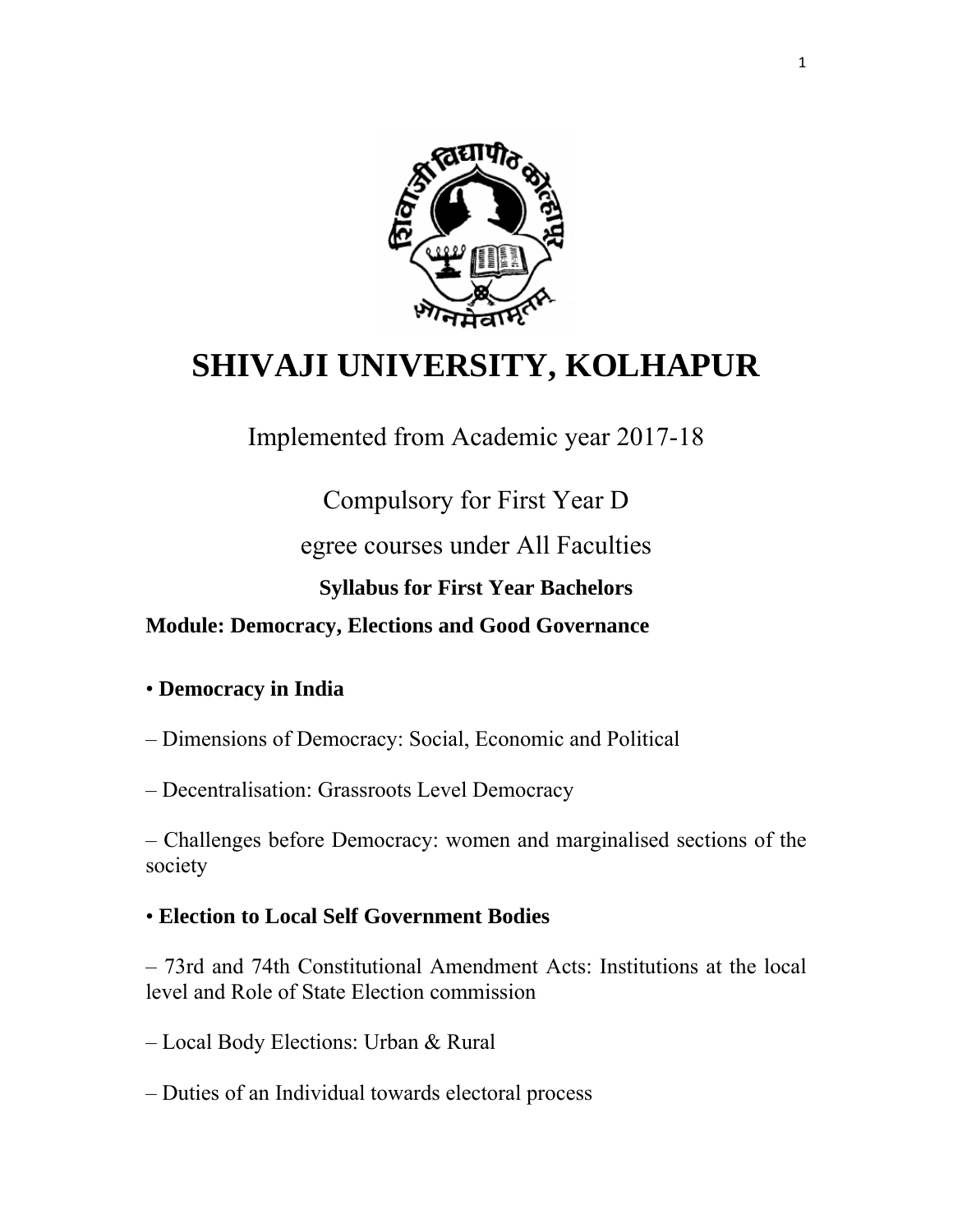### • **Good Governance**

- Meaning and concept
- Government and Governance
- Good Governance initiatives in India

*Rationale: the rationale of the study is to make the pupils aware of the importance of democracy. What constitute democracy, what is its importance from the point of view of the role of individual and what exactly can a individual get if he performs his role well in the society. This module also aims to make the individual understand the different aspects of democracy and its implications in the overall development of the state. The syllabus is introduced from the point of view that all students upon entering into the college, enroll themselves as voters and encourage and enthuse other members of the society to participate not only in election process but also electoral and political process in general.* 

#### **I. Democracy**

#### **A. Introduction**

Democracy is derived from the Greek word *Krates'* meaning power or rule. Democracy thus means rule of the demos (the demos refereeing to the people, although the Greeks originally used this to mean the poor' or the ‗many'. Thus democracy essentially links to the govt to 2 the people and hence Abhram Lincon's famous definition of —Democracy is government of the people, by the people and for the people|| rightly expresses the spirit of democracy.

Very broadly, democracy may mean the following

1. The system of rule by the poor and disadvantaged.

2. A form of government in which the people rule themselves directly and without the need for professional politicians or public officials.

3. A society based on equal opportunity and individual merit rather than hierarchy and privileges.

4. A system of welfare and redistribution aimed at narrow social inequalities.

5. A system of decision making based on the Principe of majority rule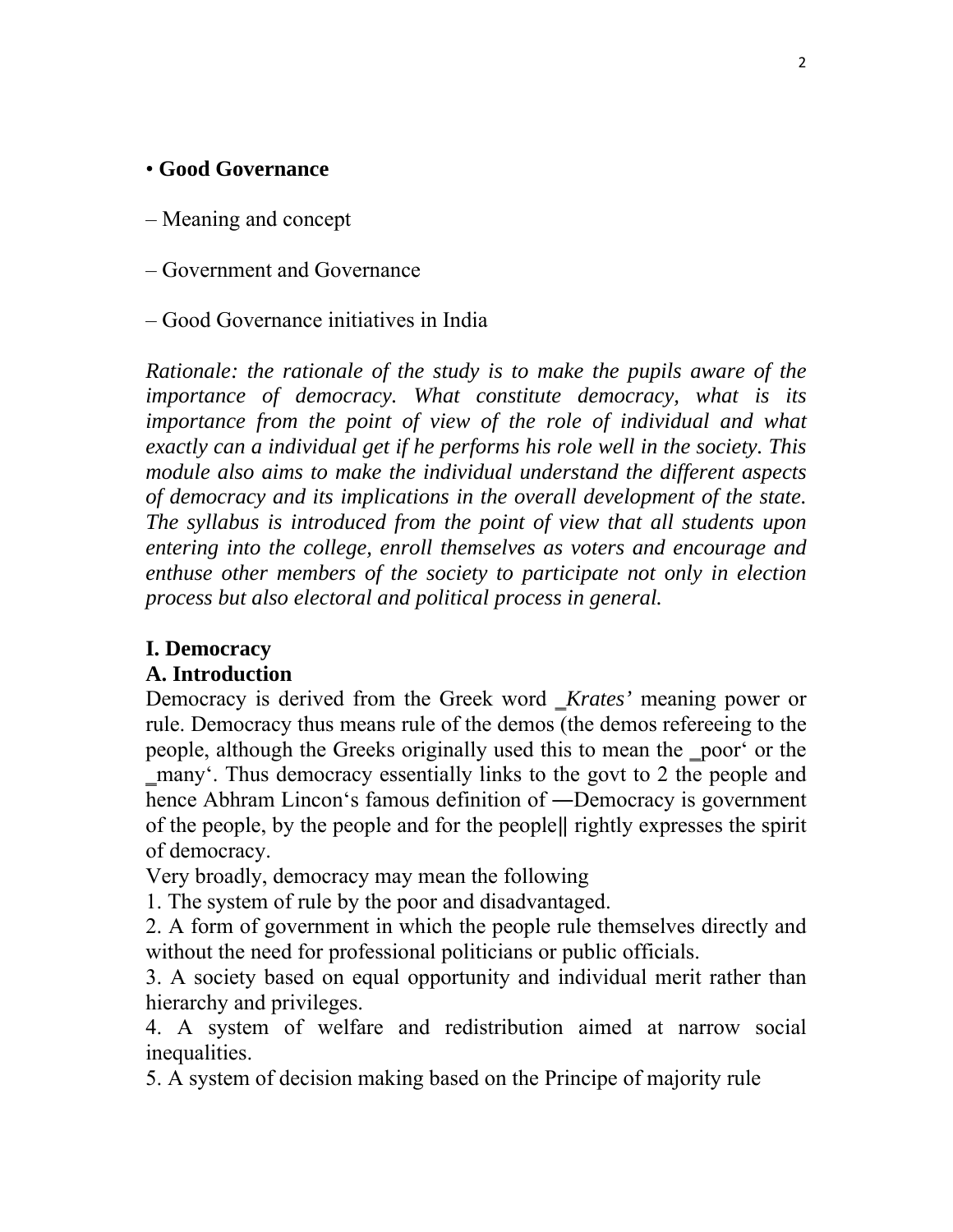6. A system of rule that secures the right and interests of minorities by placing checks upon the power of the majority.

7. A means of filling public offices through a competitive struggle for the popular vote.

8. A system of government that serves the interest of people regardless of their participation in political life.

#### **Democracy is broadly classified as:**

Direct Democracy and

Representative Democracy

Direct Democracy is also called as participatory democracy this was the first ever model of democracy introduced in the Greek city state of Athens in 3rd century BC. In this form of democracy, citizens participated in the affairs of the state directly and had a say in the governance of the city state. Every citizen had a political right in theism state. (women and slaves were not allowed to participate).

Direct democracy thus obliterates the distinction between government and the governed and between the state and civil society.

#### **Features of Direct Democracy**

It heightens the control that citizens can exercise over their own destinies as it si the only pure form of government.

It creates a better informed and more politically sophisticated citizens.

It enables the public to express their own views and interests without having to rely in self-serving politicians.

#### **Representative Democracy**

It is also called limited or indirect democracy. The narrow meaning of representative democracy as understood by many is periodic voting after a stipulated time (in case of India it is every five years). However the larger meaning of democracy is full participation in the day to day affairs of governance. The process of election is essentially to establish a link between the government and the governed.

#### **Features of representative democracy:**

It is a practicable form of democracy.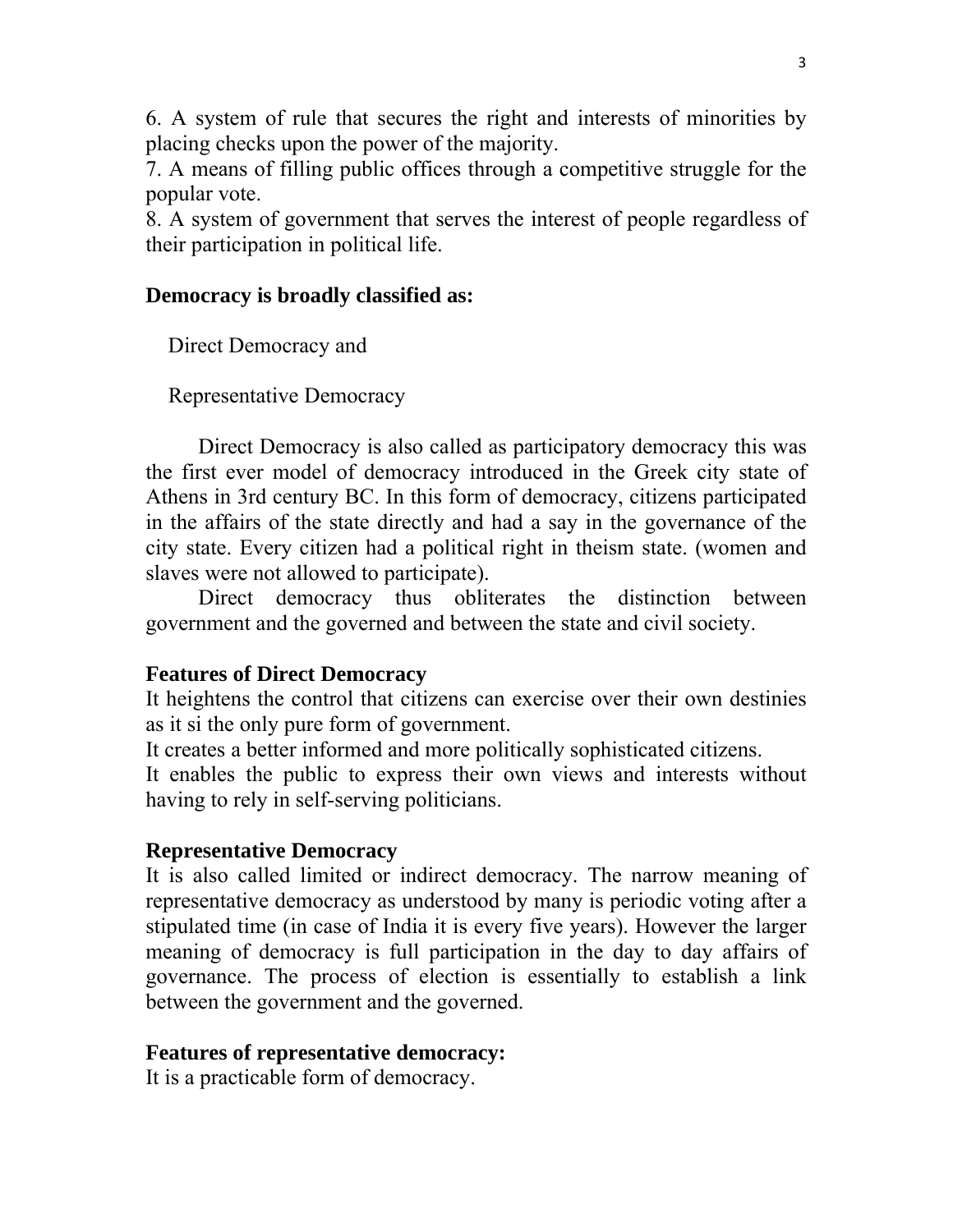It relieves ordinary citizens the burden of decision making thus possible a division of labour in politics.

It allows governed to be placed in the hands of those with better education, expert knowledge and greater experience.

# **Principles of Democracy are as follows**

1. **Government by consent:** democracy is government by consent of the people. Rational consent can be obtained by persuasion for which an atmosphere of free discussion is essential. Consent is obtained at two levels.

A) Among the representatives of the people in the legislative assemblies where members of the opposition have their full say and

B) At a public level where there is a direct communication between the leadership and the people.

2. **Public Accountability:** It essentially means the representatives must remain answerable to the people. As we have seen earlier that democracy essentially is based on public consent, therefore it is implied that the government should be responsible and responsive to the people. Whatever will and aspirations of the people are, the government should attempt to fulfil/realise those if they fall well within the constitutional framework of the country.

**3. Majority Rule:** In modern representative democracies, decisions are taken in several bodies right from electing the government to the committees that are constituted. It is considered to be the heart of the democratic system that all issues in all the bodies from legislature to cabinet, executives and other committees are resolved through majority decisions. Political equality is secured by the principle of 'one man on vote', which implies that there will be no privileged sections claiming special weightage nor any underprivileged section whose voice is ignored. No discrimination is allowed on grounds of religion, race, Caste, Sex, Place of birth or ownership of property. The principles of majority rule relies on the wisdom of the Majority.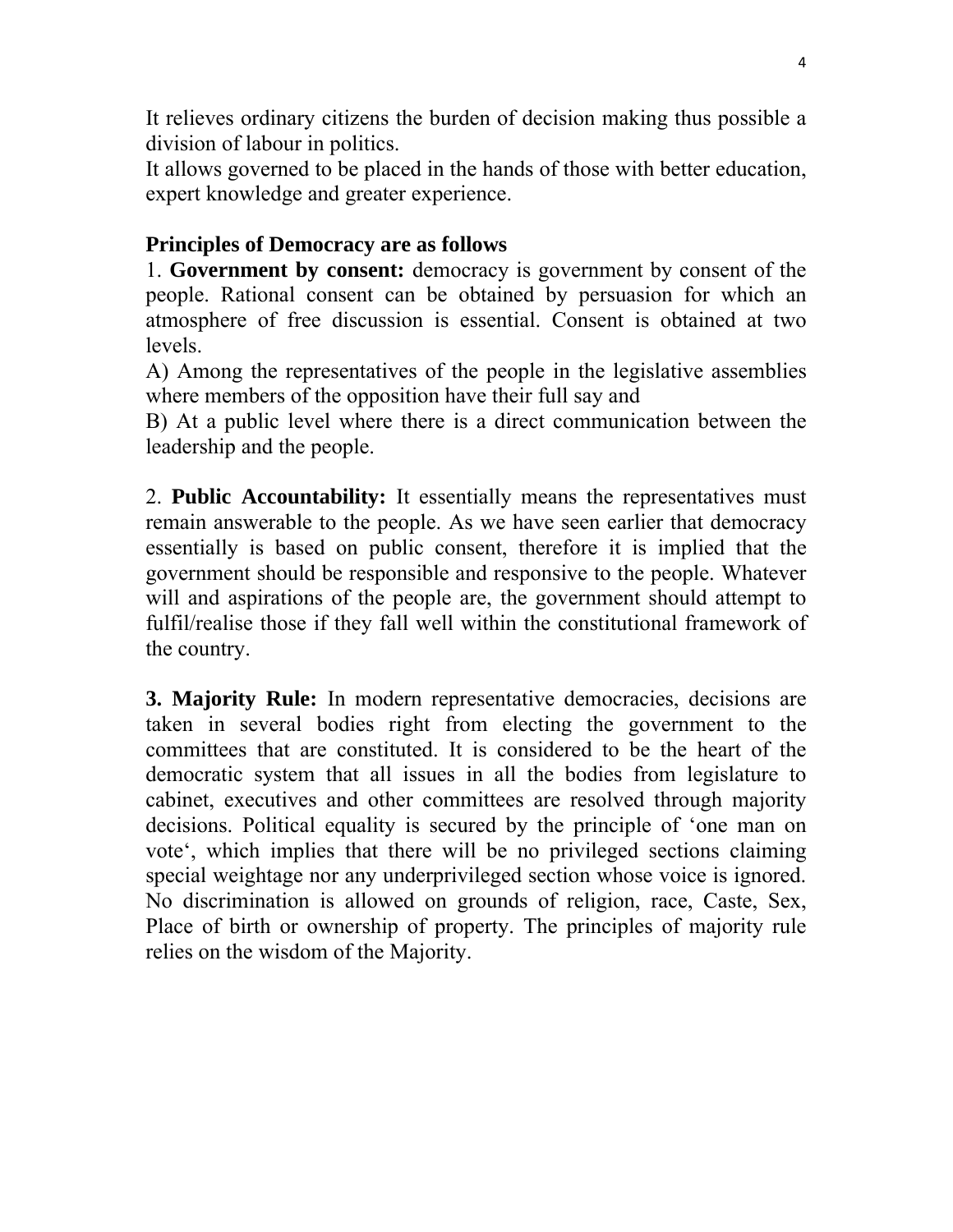# **BOX1: Popular Sovereignty:**

 It means people's rule. The authority of the State and government is created and sustained by the consent of its people, through their elected representatives. It means people are supreme authority and not the

elected representatives.

**4. Constitutional government and Rule of Law:** Constitutional government means government by law' rather than by men. Democracy requires an infinitely complex machinery of process, procedures and institutions to translate the majority will into action. If one compromises with the law, rampant corruption and decay of democracy is ensured. It is, therefore, essential to have a well-established tradition of law and constitution for the stability of a democratic government.

### **Box 2: Constitutional Supremacy**

As the rule book the constitution is supreme and not the Parliament. The laws emanating from the constitution should supersede all laws caste, sex, place of birth or ownership of property. The principle of majority rule relies on the wisdom of the majority.

# **II. Dimensions of Democracy: Social Democracy, Economic and Political**

**Definition** a democratic welfare state that incorporates both capitalist and socialist practices.

**Meaning:** Social Democracy is a political, social and economic ideology that supports economic and social interventions to promote social justice within the framework of a capitalist economy, as well as a policy regime involving a commitment to representative democracy, measures for income redistribution, and regulation of the economy in the general interest and welfare state provisions. Social democracy thus aims to create the conditions for capitalism to lead to greater democratic, egalitarian and solidaristic outcomes; and is often associated with the set of socioeconomic policies that became prominent in Northern and Western Europe. In India Dr. B.R Ambedkar the Chairman of the Drafting Committee of the Constitution strongly advocated for Social Democracy.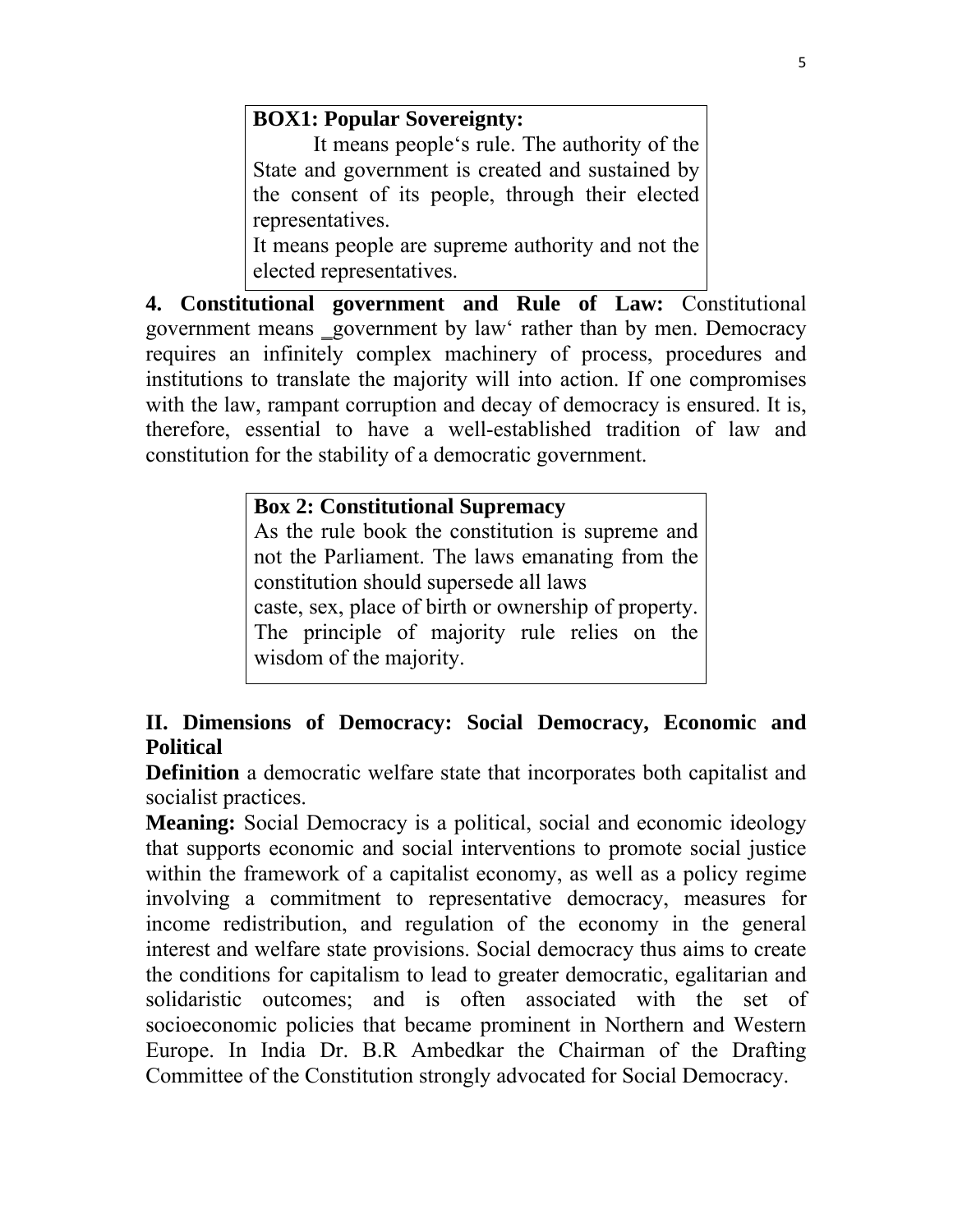### **Core values of Social Democracy are as follows.**

1. **Freedom, Equality and Fraternity:** This was the battle-cry of the French Revolution; and these broadly remain the core values of democratic parties today. The formulation of core values began in the nineteenth century with the rise of the bourgeoisie and they began to conquer the world at the latest in the mid-twentieth century – they came to be the standard by which states and societies were judged.

2. **This is also reflected in the legal foundations of the United Nations**. With the UN's two Human Rights Covenants of 1966 the fundamental civic, political, economic, social and cultural rights attained the apex of their legitimacy and have been ratified by almost every country in the world. They constitute something like a global legal foundation. Fundamental rights are supposed to ensure the transposition of core values into formal legal claims.

**3. Fundamental Rights:** These are the rights enshrined in the constitutions of democratic countries. These are claims that individuals have in a state. In India, Fundamental Rigts are enshrined in Part III of the constitution. If the fundamental rights are abridged by any individual or the state, any citizen can move the Supreme Court or the High courts.

| <b>BOX 2: Six Fundamental Rights:</b> |
|---------------------------------------|
| Right to equality                     |
| Right to freedom                      |
| Right against exploitation            |
| Right to freedom of religion          |
| Educational and cultural right        |
| Right to constitutional remedies      |
|                                       |

**Economic democracy** or stakeholder democracy is a socioeconomic philosophy that proposes to shift decision-making power from corporate managers and corporate shareholders to a larger group of public stakeholders that includes workers, customers, suppliers, neighbours and the broader public. No single definition or approach encompasses economic democracy, but most proponents claim that modern property relations externalize costs, subordinate the general well-being to private profit, and deny the polity a democratic voice in economic policy decisions. In addition to these moral concerns, economic democracy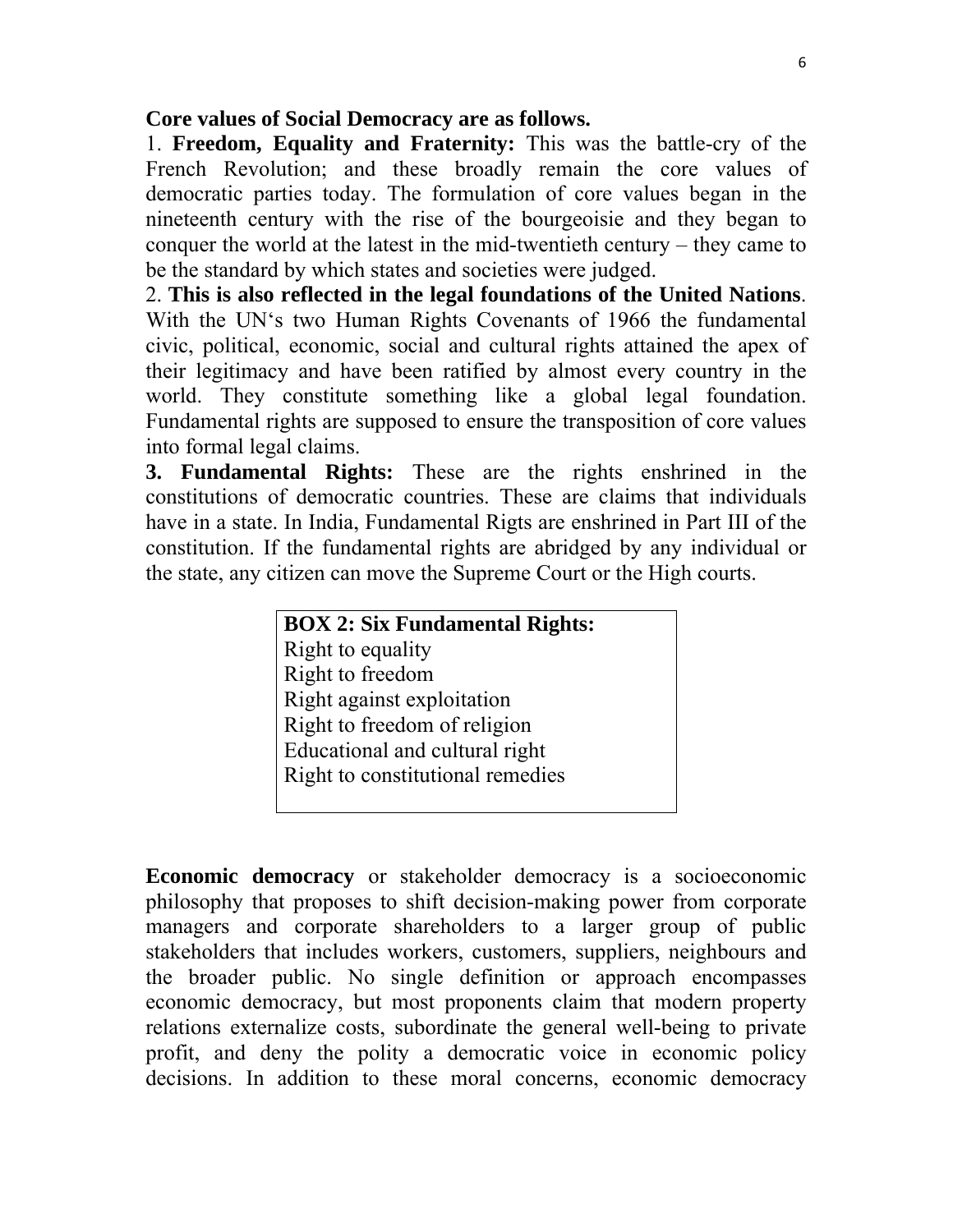makes practical claims, such as that it can compensate for capitalism's inherent effective demand gap.

**Political Democracy** is a means for the people to choose their leaders and to hold their leaders accountable for their policies and their conduct in office. The people decide who will represent them in parliament, and who will head the government at the national and local levels. They do so by choosing between competing parties in regular, free and fair elections. Government is based on the consent of the governed. In a democracy, the people are sovereign—they are the highest form of political authority. Power flows from the people to the leaders of government, who hold power only temporarily. Political Democracy is a means for the people to choose their leaders and to hold their leaders accountable for their policies and their conduct in office. The people decide who will represent them in parliament, and who will head the government at the national and local levels. They do so by choosing between competing parties in regular, free and fair elections. Government is based on the consent of the governed. In a democracy, the people are sovereign—they are the highest form of political authority. Power flows from the people to the leaders of government, who hold power only temporarily.

### **B. Decentralisation:**

Decentralisation can be usefully understood as a political process whereby administrative authority, public resources and responsibilities are transferred from central government agencies to lower-level organs of government or to non-governmental bodies, such as community-based organisations (CBOs), \_third party' non-governmental organisations (NGOs) or private sector actors

In 1993, the Government of India passed a series of constitutional reforms, which were intended to empower and democratise India's rural representative bodies – the Panchayats. The 73rd Amendment to the Constitution formally recognised a third tier of government at the sub-State level, thereby creating the legal conditions for local self-rule – or Panchayati Raj. Since this time, the process of decentralisation has been highly variable, ranging from ambitious attempts at Gram Swaraj (or village self-rule).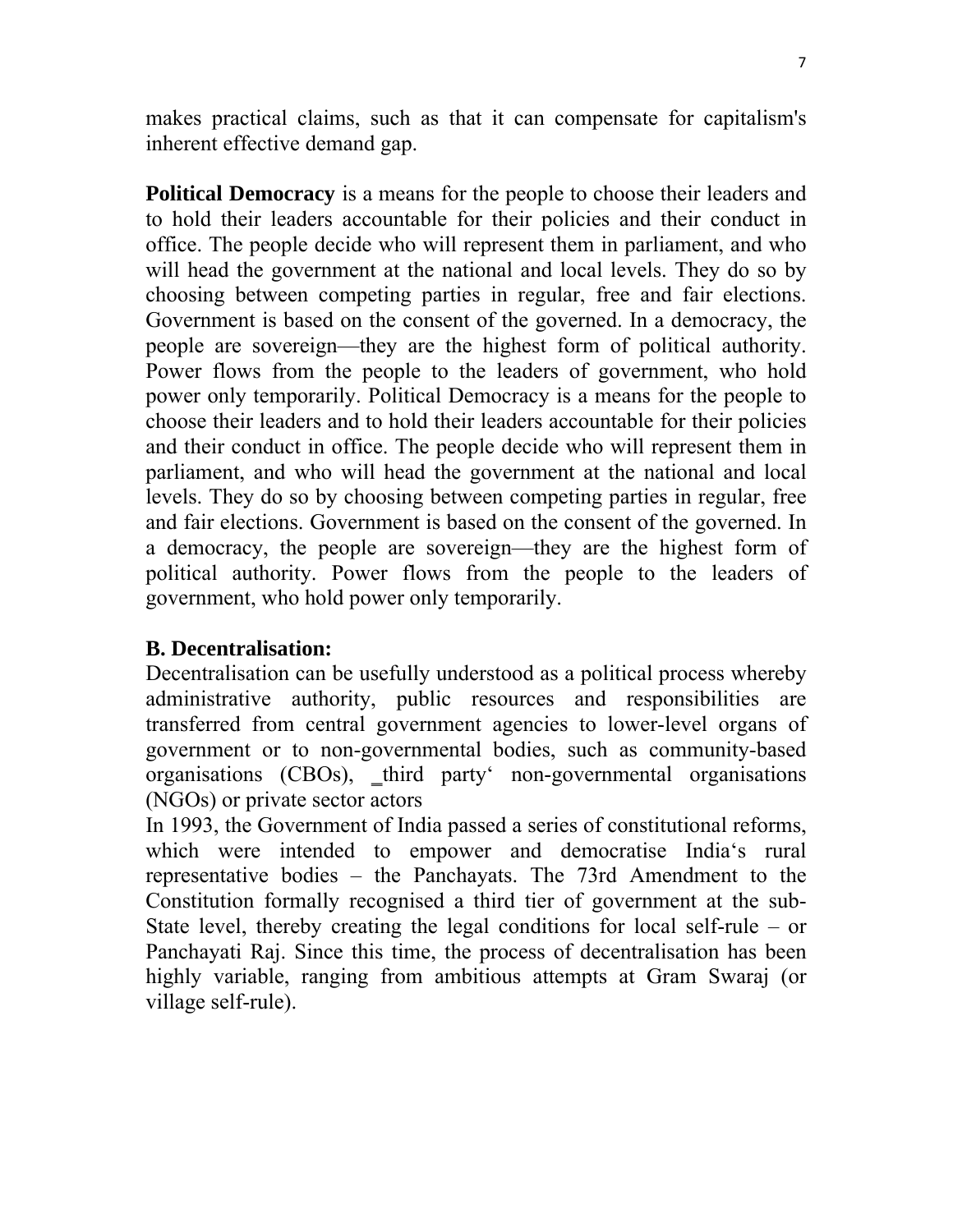#### **Box 3: Political, administrative and fiscal decentralisation.**

Political decentralisation transfers policy and legislative powers from central government to autonomous, lower-level assemblies and local councils that have been democratically elected by their constituencies.

Administrative decentralisation places planning and implementation responsibility in the hands of locally situated civil servants and these local civil servants are under the jurisdiction of elected local governments.

Fiscal decentralisation accords substantial revenue and expenditure authority to intermediate and local governments.

**Source:** World Bank

#### **Defining features of Decentralisation:**

 popular control of policy makers, both by regular elections and by the pressure of social interest groups;

 the institutionalisation of all adult citizens in voting (i.e. one person, one vote);

political freedom in the eyes of the state;

policy decisions made on the basis of majority rule

#### **What makes local institutions accountable?**

In this section, we consider three broad conditions under which local institutions can be made more accountable to poor and politically marginal groups:

 an active citizenry, whose participation in broad areas of political life, such as voting, campaigning, attending meetings, running for office, lobbying representatives, etc., serves to counter balance the arbitrary use of power;

 fiscal and political support from higher level authorities within government;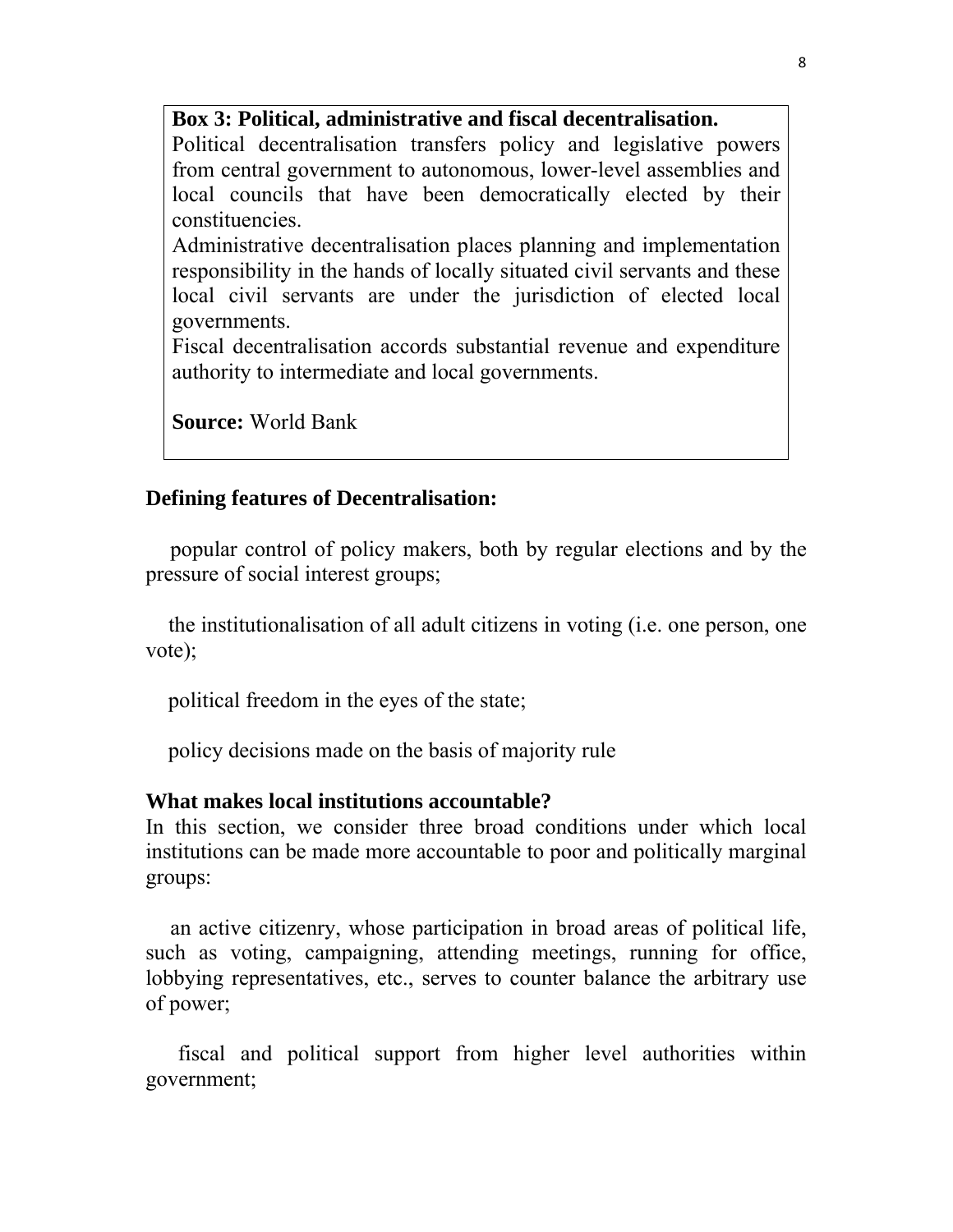the existence of competitive political parties whose legitimacy depends at least in part on the ability to support the needs of the poor.

#### **C. Challenges before Democracy**

The basic challenges before democracy in India are poverty, illiteracy, lower participation, criminalisation of politics, political violence, corruption, communalism, Regionalism. Apart from this the two very crucial areas of (non)participation are women and marginalised sections.

#### **Women**

After family, patriarchy exists most in politics. Women are always considered to be the secondary citizens of the country. Hence, the opportunities for participation are minimal to them. In most cases they do not even have the right to select their own candidates and are often forced to vote for a candidate who the head of the family (generally male) askes to. If at all women come out to vote during various elections from parliamentary to state legislature to the local bodies of Municipal corporations, municipal councils, the zilla-parishads to panchayat samities to the gram panchayat, the turnout is generally very low. As regards contesting elections women though 33% reservation is available very few women volunteer for the same. As the posts are reserved the political families or the male members of the family operate from behind the curtain.

### **Marginalised population:**

As regards the marginalised sections (the dalits, the tribals, casual workers, fisher folks, construction, migrated and labour, the voting percentage is very low. The government machinery cannot all the time attempt to bring them to the main stream. Hence community initiatives are most needed in this sphere. These marginalised groups are not even registered voters and hence a large number of people are out of the fray of election and in turn democratic process. It is therefore imperative to bring these people into the political sphere of the country.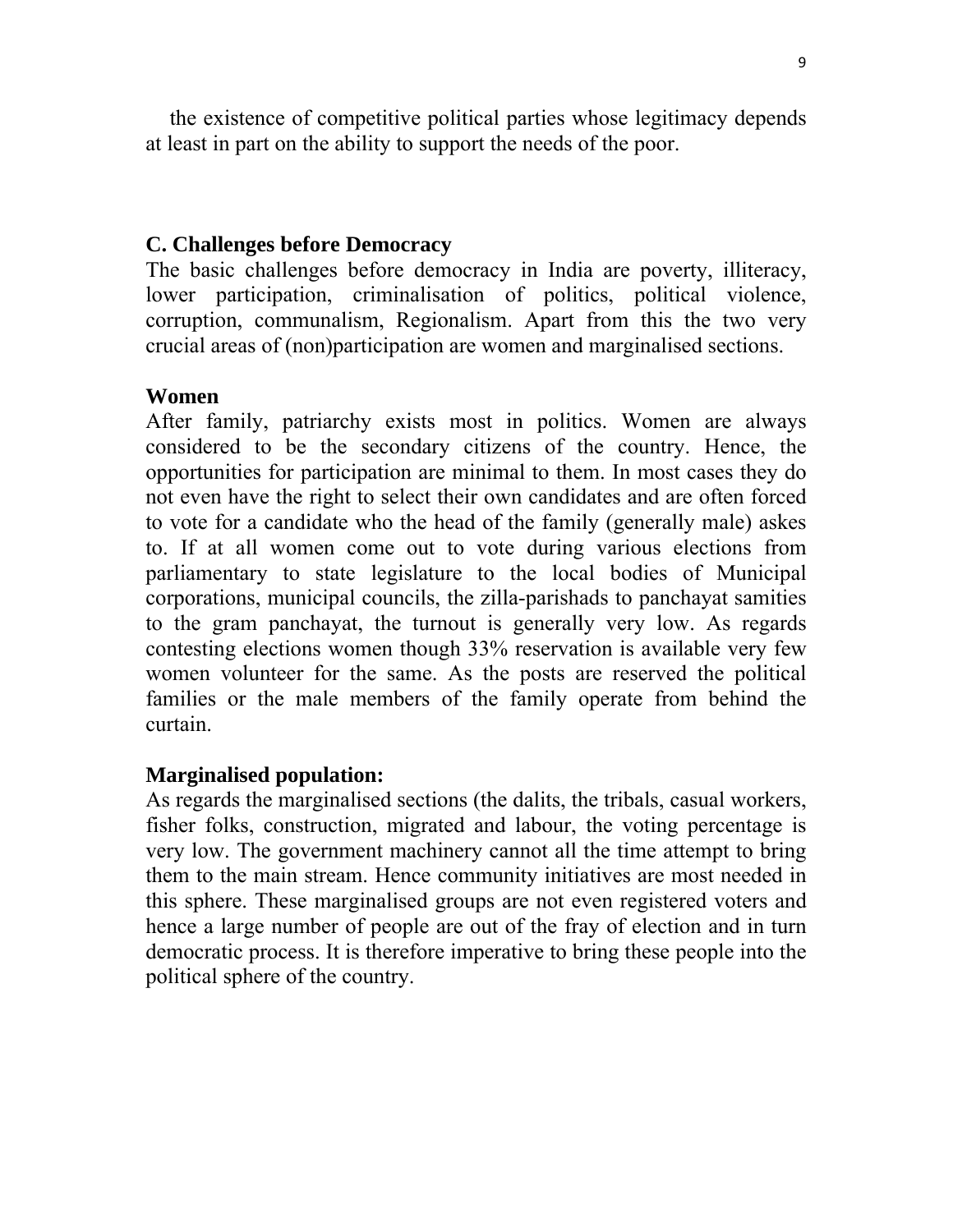### **II. Elections to Local Self Government Bodies:**

India is considered as one of the largest functional democracy in the world. This democratic

Experiment has withstood the test of the time.it has been possible because we have been able to conduct free and fair elections at regular interval (Except during 1976 Emergency). The constitution of India guarantees its people right to choose their representatives and people who govern them. This takes place through elections at following three levels:

**National Level:** At this level people directly elect their representatives to the House of People i.e. Lok Sabha for a period of five years. The person elected thus is a representative of that particular area or constituency in the parliament. E.g. Lok sabha has 543 members which are directly elected by the peole through the first past the post system. People cast their votes for candidates belonging to a variety of political parties. The one who secures highest number of votes is declared elected. Members of the Council of States i.e. Rajya Sabha are indirectly elected by members of Lok Sabha and members of the state legislative assembly.

**State Level:** The parliamentary form of government has been adopted at the state level as well. At this level people of a particular state directly elect their representatives to the state legislative Assembly i.e. Vidhan Sabha for a period of five years. The person elected thus is a representative of particular area or constituency from a state in the state legislature. E.g. State legislature of Maharashtra has 288 members in the Vidhan Sabha which are directly elected by the people of the state of Maharashtra.

Local Level: In order to achieve ideals of good governance the constitution of India since 1990's has added one more tier to the government, in the form of local self-governing bodies, both in rural and urban areas. In this part of the chapter we shall go into details of Urban and Rural Local Body Elections.

# **Institutions at the Local Level:**

The geographical length and breadth of our country coupled with unimaginable socio cultural diversity makes her a unique nation state. In addition to this a huge population pose many governance challenges before us. Our constitution has divided the powers and functions between the union and state in the form of three lists mentioned in part VII of the constitution. But with changing times and growing expanse of governance,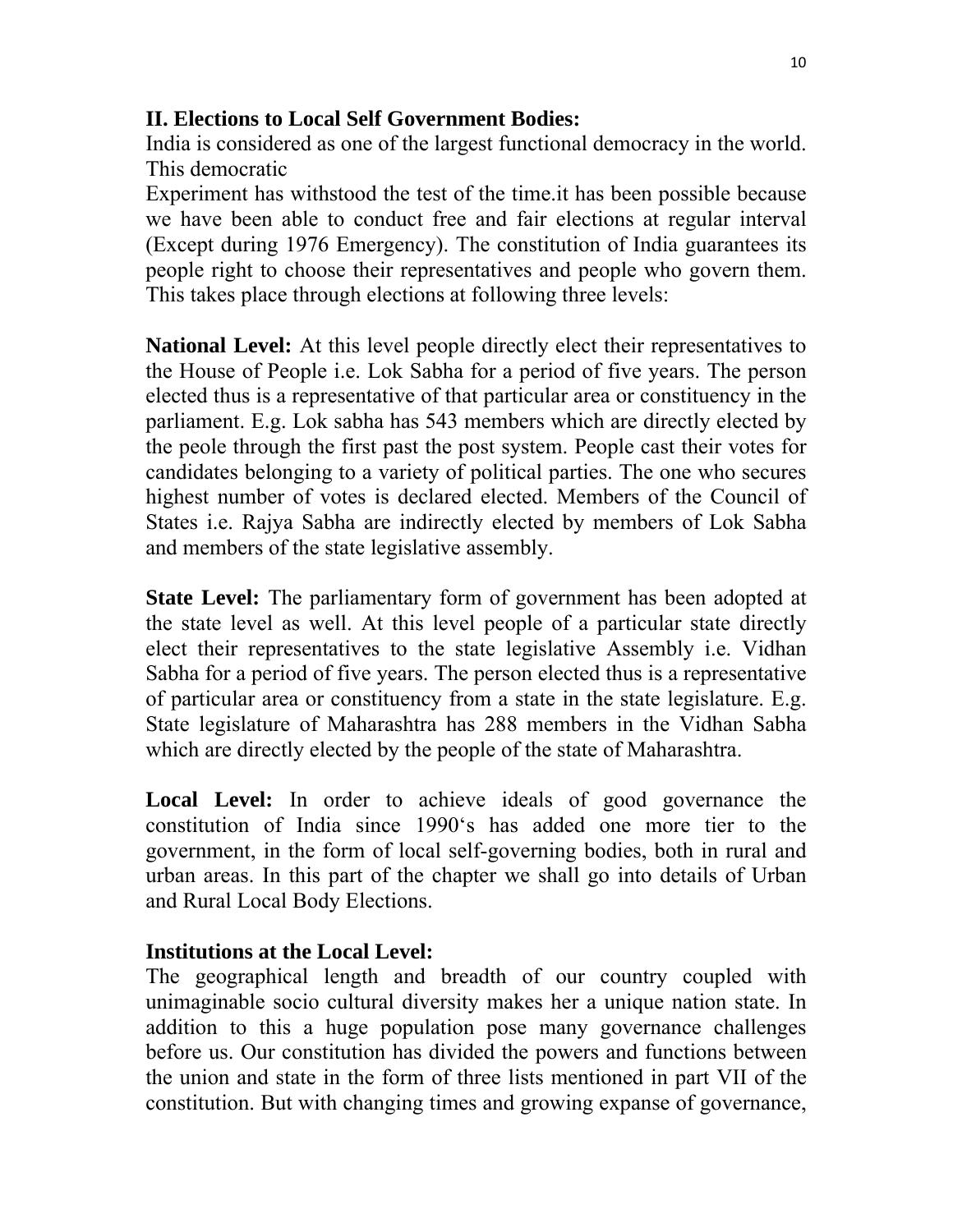it was realised that a government is needed which closer to people, where people are part of the governing process and also a part of electing their own local representatives to address their local problems and concerns. To this effect in 1993 two historic constitutional amendments were passed by the Indian Parliament. The 73rd CAA and 74th CAA celebrate the spirit of local democracy and local governance in India.

# **Constitutional Provisions of the 73rd & 74th Constitutional Amendment Acts:**

The 73rd and 74th Amendment to the Constitution of India has given legal sanctity to the Panchayat Raj System in rural arrears and Municipal Governance in Urban areas. India has a chequered history of local selfgoverning bodies working at the local level. The council of five elderly members from a village i.e. Panchayat existed in India since time immemorial. Sir Charles Metcalf called these village communities as Little Republics'. But with the passage of time these communities became dysfunctional. After independence, through the recommendations of various committees like Balwant Rai Mehata Committee, Ashok Mehta committee and others, Indian government tried to revive these institutions. But unfortunately they all failed miserably. However with the onsets of liberal reforms in 1990's , the process of decentralisation also gained momentum. And finally in 1993 73rd and 74th CAA were passed by the Indian Parliament. These acts implement Article 40 of the DPSP. It added Part XI and XI A to the constitution. It covers Article 243 to 243 O which relates to Panchayati Raj System in rural areas and Article 243 P to 243 ZG which relates to urban local governance in India. These acts also added two schedules to the constitution, namely 11th and 12th schedule. The 11th schedule prescribes a list of 29 functions to be performed by rural local bodies and 12th schedule prescribes a list of 18 functions to be performed by the urban local bodies.

These two acts have added third tier to the federal framework of our Government and thus it makes India a unique three tier federal democratic polity in the world. The following flow chart explains this: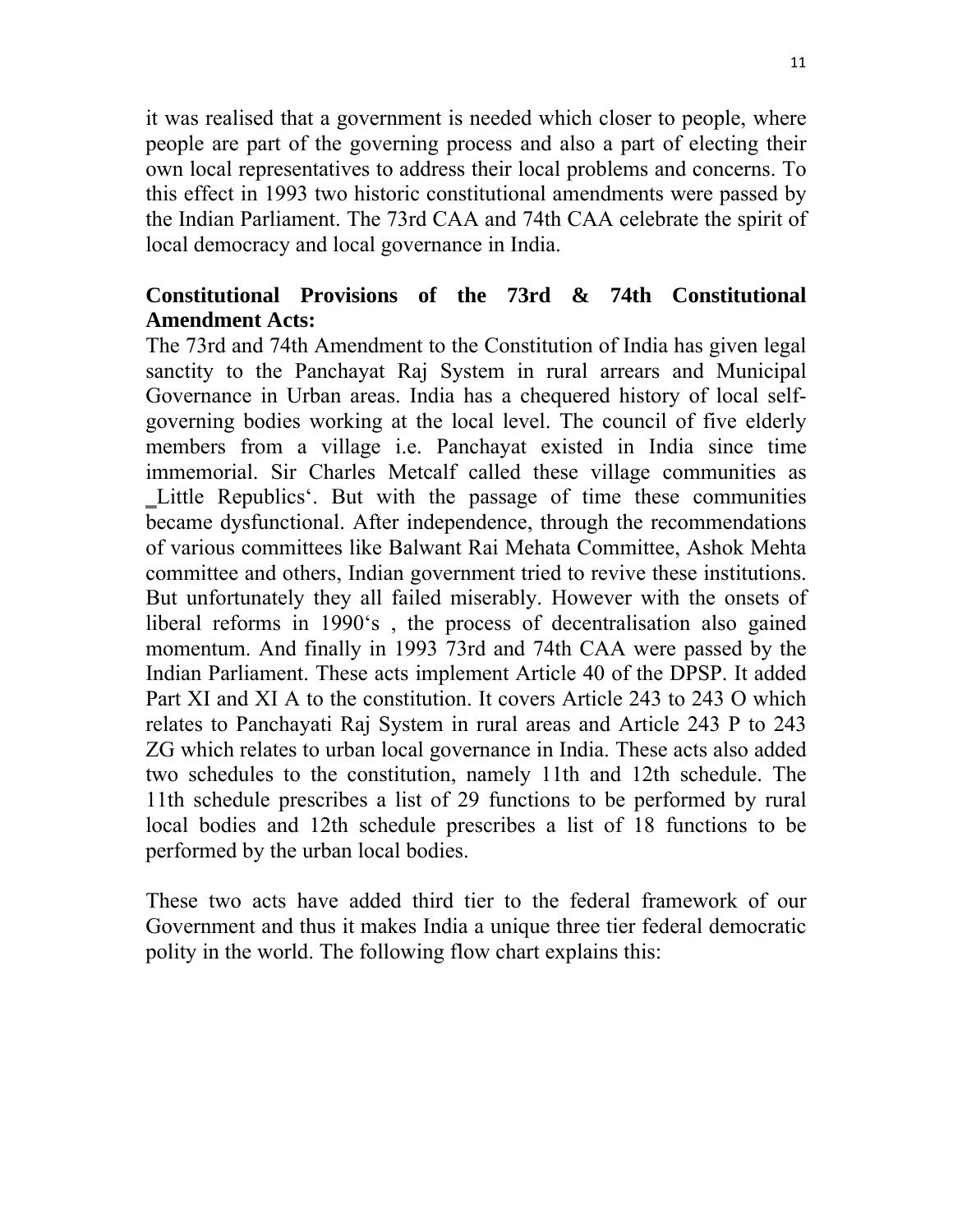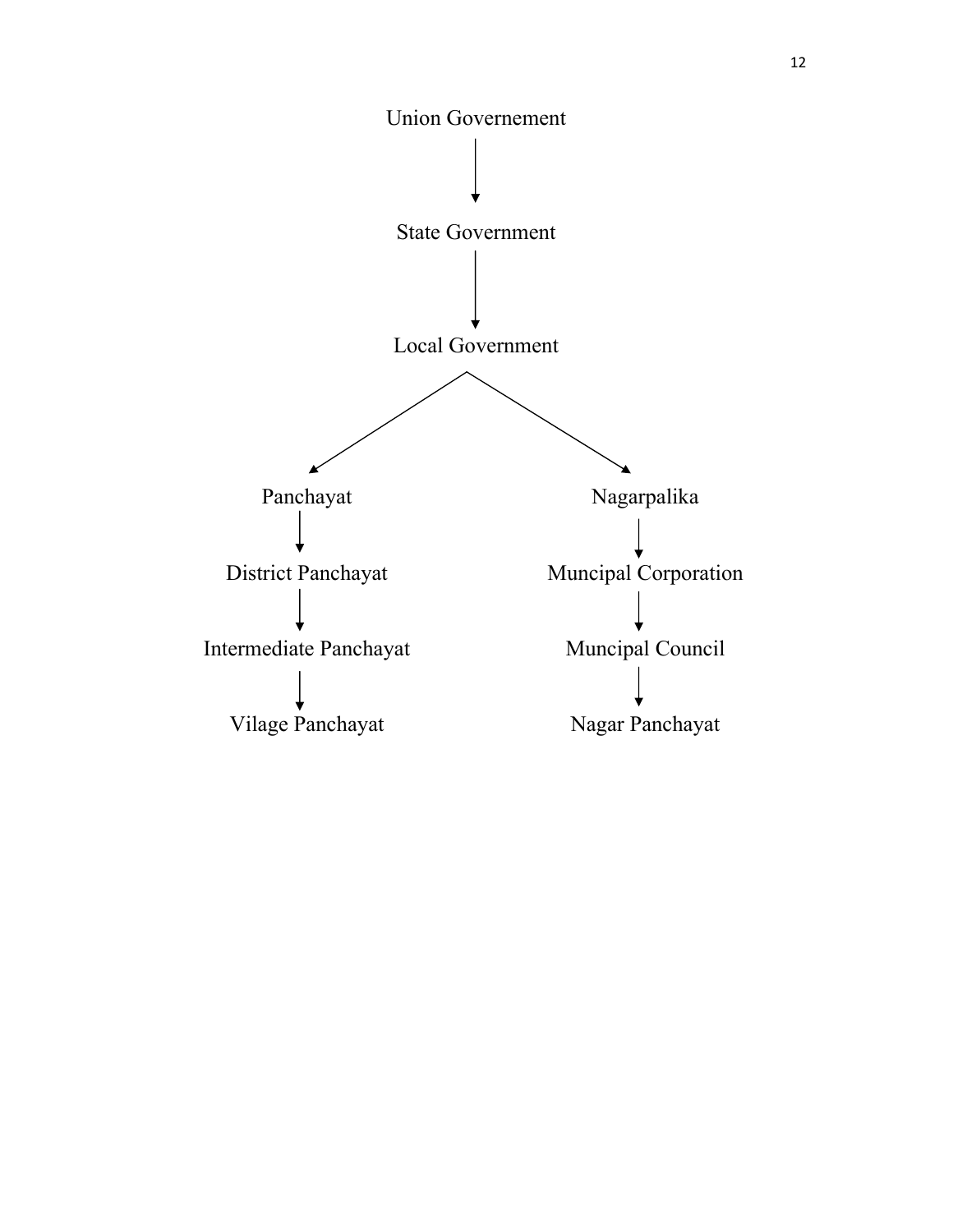### **Important features of the 73rd and 74th Constitutional Amendment Acts:**

1) **Gram Sabha or Ward Sabha (Meetings) :** It is a deliberative body at the grassroots level. It comprises of all the registers voters in a village in rural areas or a ward in an urban area. It is the foundation of local democracy and process of decentralisation of powers in India. People at grassroots level can directly participate in the meetings of Gram Sabha or Ward Meeting, where they can discuss issues concerning them, offer suggestions, question their representatives and also approve the plans and budgets prepared by their representatives. In a way it's a miniature of the parliament of India at the grassroots level.

2) **Reservation of seats for SC/ St and Women:** In order to provide fair and equal representation to all the sections of the society, seats are reserved for SC, ST in proportion to their population. Along with this, one third seats are also reserved for women candidates. States like Maharashtra, Madhya Pradesh, Gujarat now reserve fifty per cent of the seats in their Panchayati raj institutions.

3) **State Election Commission:** This amendment provides for the establishment of the State Election Commission for conduct of elections to the urban and rural local self-government. This consist of Municipal Corporations, Municipal Councils, Nagar Panchayats in urban areas and Zilla Parishads, Panchayat Samitis, Village Panchayats in rural areas. This amendment made provision of Article 243-K and 243-ZA wherein State Election Commission were established. The main objective for 73rd and 74th amendment and making this provision was to create independent status of State Election Commission so that elections are conducted in free and fair, without other intervention.

### **Role of an individual towards electoral process at the local level:**

Democracy as a system and as a way of life becomes meaningful only when there is active participation of people in the electoral process. Following suggested activities help us understand our role as a citizen and as an individual in the electoral process.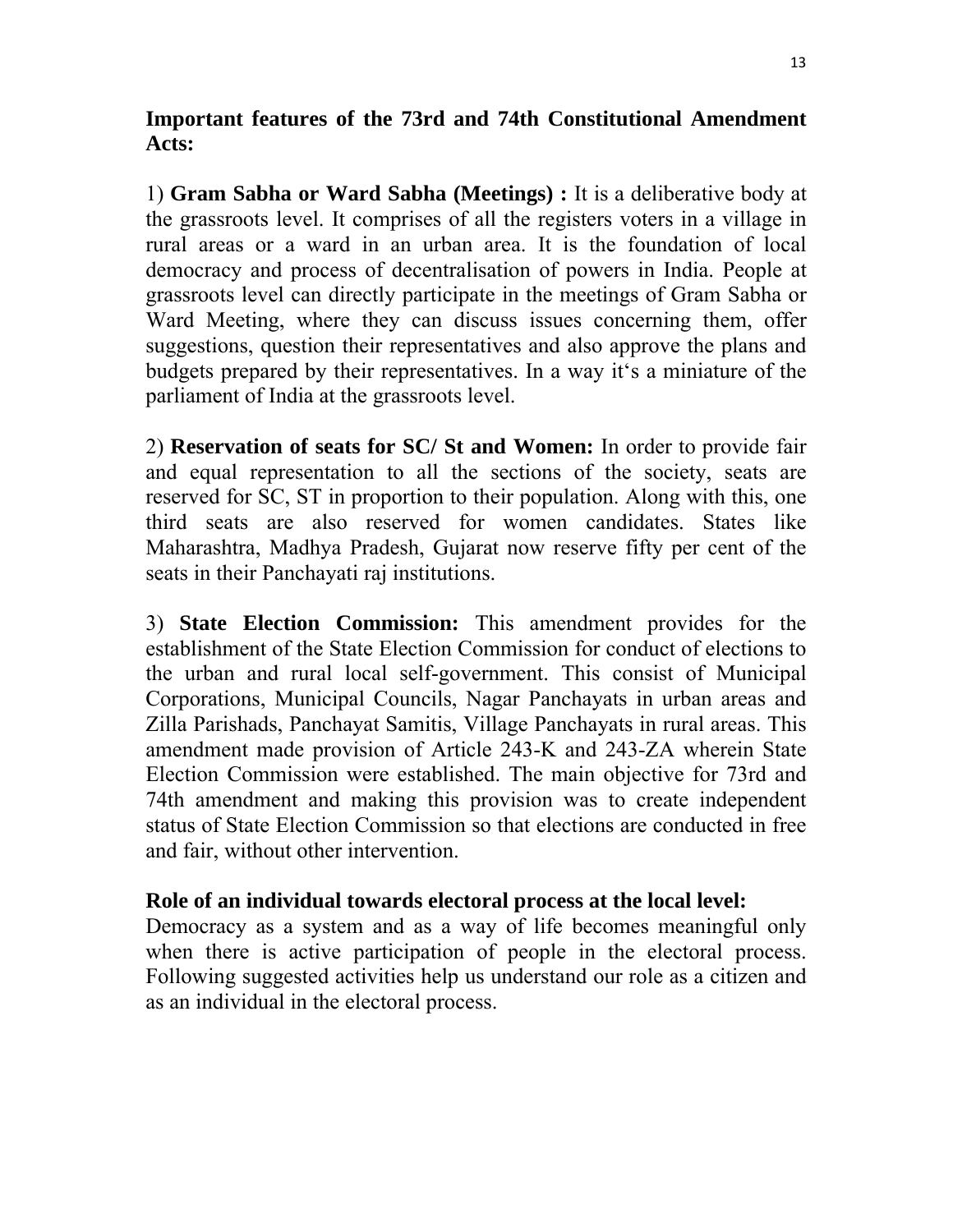### **Suggested Activities:**

1) Find out the name of elected local representative from your rural or urban area in which you live. What promises he made at the time of election and how much work he had done in your area?

2) Register yourself in the voters list of your area of residence, to be able vote at the time of National, State or local Elections. If you shift your residence then you also must shift your name to the voters list of that area. Voter registration can now be done online as well.

3) Visit a Local body. E.g. Gram Panchayat or Municipal Corporation or Zilla Parishad

4) Attend a Gram Sabha or Ward Meeting in your own area.

5) Find out what functions rural or urban local bodies are supposed to perform in your Area.

6) Find out what are the problems, challenges and concerns of your area. What steps local body has taken to address the same?

7) Find out the names of political parties which contested election in your area last time. What was their electoral manifesto or agenda? How far the party has been able to address the local concerns? What is their party ideology? What is their party symbol?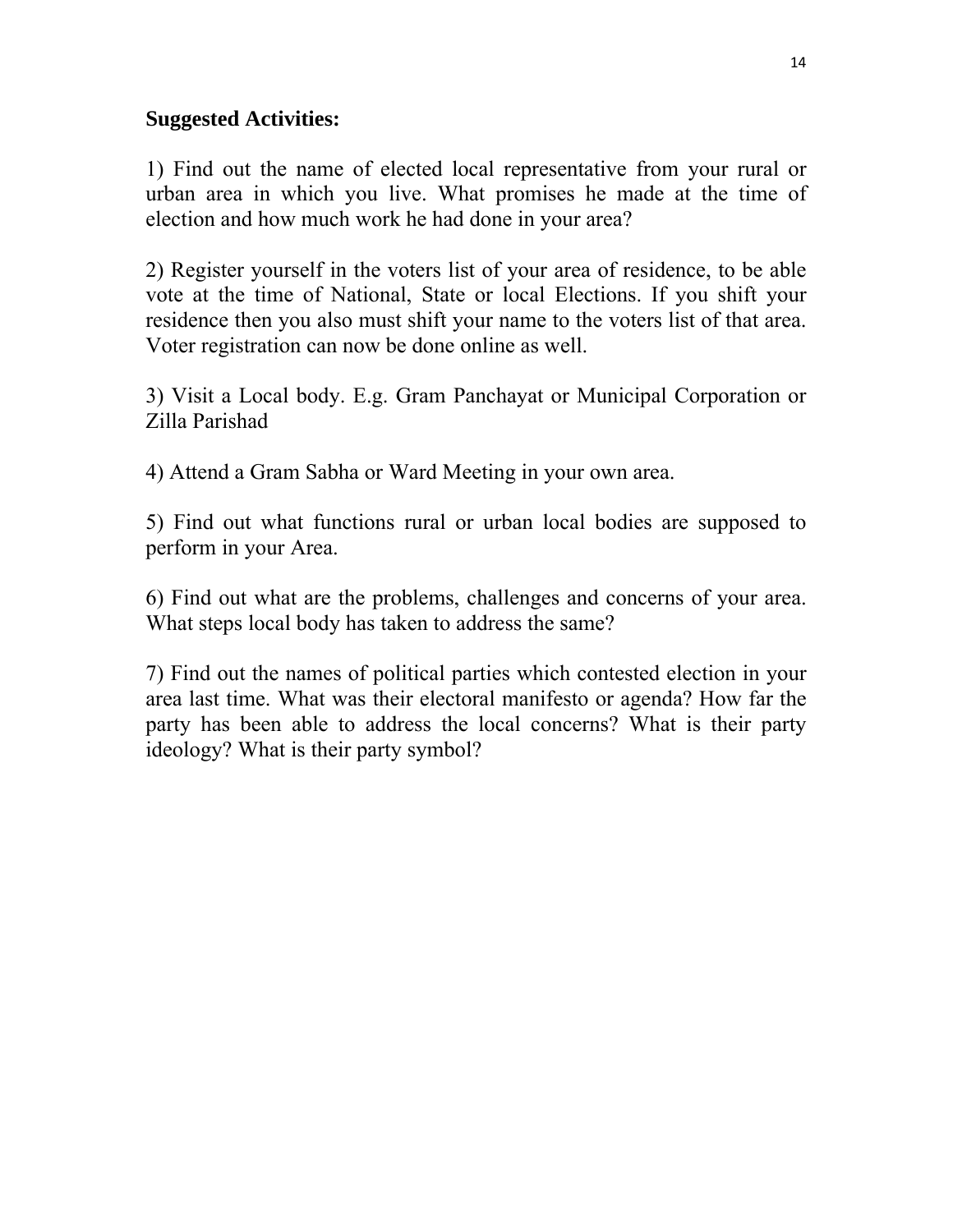### **III. Good Governance Introduction:**

Governance has been defined to refer to structures and processes that are designed to ensure accountability, transparency, responsiveness, rule of law, stability, equity and inclusiveness, empowerment and broad based participation. When a government sticks to these principles while making policies and implementing them, it is said to be good governance.

Let us now look at the concept of Good Governance in detail.

### **Meaning of Good Governance:**

In 1989, the concept of governance was for the first time highlighted in a World Bank study Sub-Saharan Africa-from Crisis to Sustainable Growth' to describe the need for institutional reform and a better and more efficient public sector in Sub-Saharan countries. The study report mentioned four key dimensions of good governance:

- i. Public sector management
- ii. Accountability
- iii. Legal framework for development
- iv. Information and transparency

For a country like India where democracy forms the base of all the governing systems, governance needs to be inclusive and is largely determined by the participation of its people. In a democracy like ours, a system of governance which is accountable and transparent demands the participation of people at every level. People's participation on one hand can help the government formulate better policies which can be communicated to the society again through participation and also implemented well with its help.

If policies of the government are inclusive and people friendly, it would help encourage the participation of citizens in the mainstream political process. In turn, when people participate directly- by contesting or indirectly by voting or by being a part of the electoral process, it would help strengthen the government and would help in brining more people friendly policies.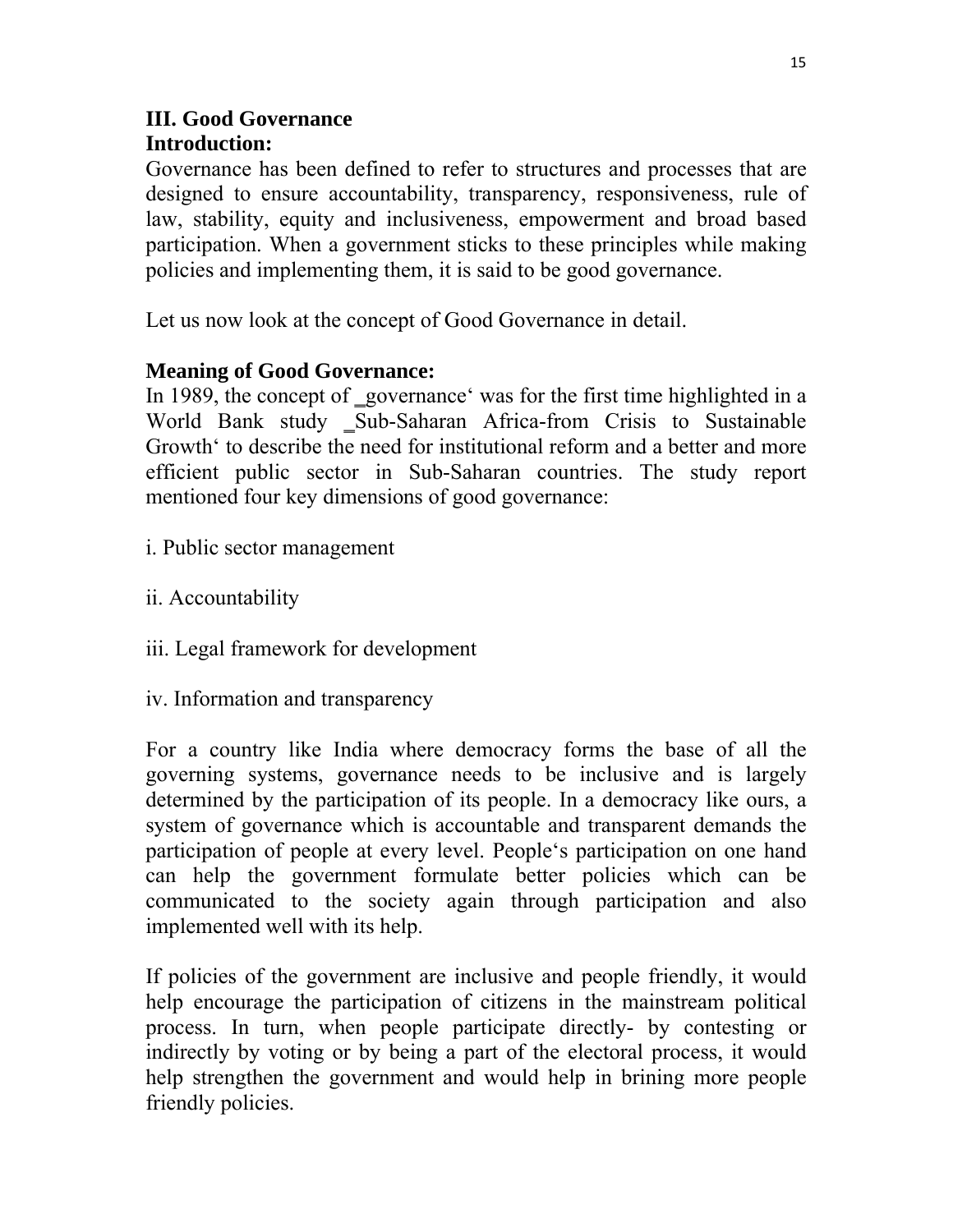Good governance thus has to be understood as a two way process- the government should ensure that the values of good governance like accountability and transparency are taken care of while framing policies while on the other hand, people should participate in the process of governance to make it better.

**After having a detailed discussion about the origin, development and meaning of good governance, let us try to understand the essential components of good governance reflected in the various documents and study reports of international organisations, policy makers and in the writings of the researchers and academicians.** 

### **Characteristics of Good Governance:**

#### **1. Participation:**

The first characteristic refers to equal participation by all members of society as the key element of good governance, with everyone having a role in the process of decision-making. Participation could be either direct or through legitimate intermediate institutions or representatives. Participation needs to be informed and organized. This means freedom of association and expression on the one hand and an organized civil society on the other hand. All the section of society should be allowed to express their concerns in the policy making influencing them without any fear and discrimination.

### **2. Rule of Law:**

Good governance requires fair legal frameworks that are enforced impartially. It also requires full protection of human rights, particularly those of minorities. Impartial enforcement of laws requires an independent judiciary and an impartial and incorruptible police force. It also involves provision of free legal aid to the poor and needy people who cannot afford to pay to the legal practitioner. It focuses on judicial and legislative reforms and the importance of legal education and training.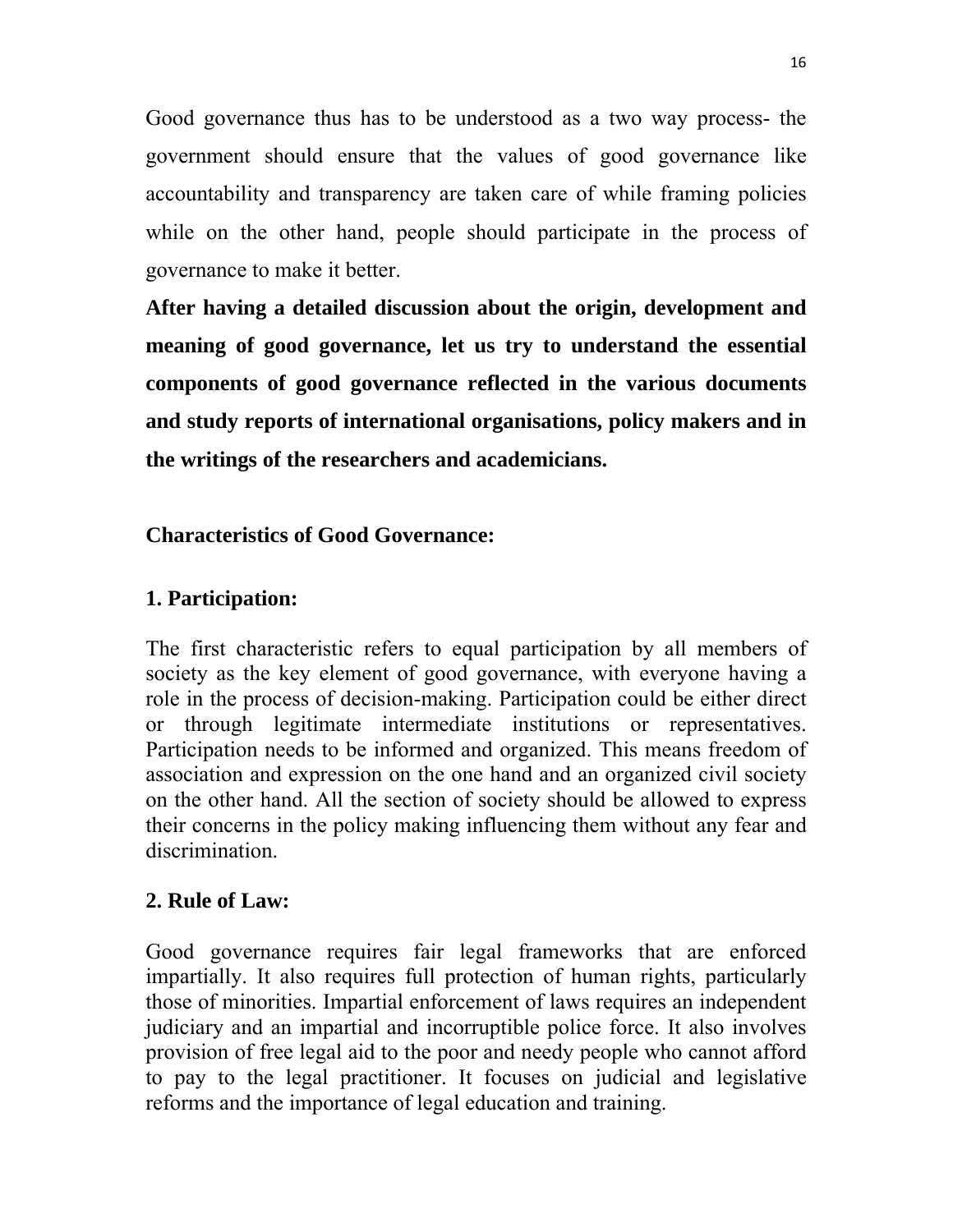## **3. Transparency:**

Transparency means that decisions taken and their enforcement are done in a manner that follows rules and regulations. It also means that information is freely available and directly accessible to those who will be affected by such decisions and their enforcement. It also means that enough information is provided and that it is provided in easily understandable forms and media.

# **4. Responsiveness:**

Good governance requires that institutions and processes try to serve all stakeholders within a reasonable timeframe. By being responsive, governmental institutions gain legitimacy' in the public realm which will automatically ensure their wider acceptance and thus effectiveness in governance.

# **5. Consensus oriented**:

There are several actors and as many viewpoints in a given society. Good governance requires mediation of the different interests in society to reach a broad consensus in society on what is in the best interest of the whole community and how this can be achieved. It also requires a broad and long-term perspective on what is needed for sustainable human development and how to achieve the goals of such development.

### **6. Equity and inclusiveness:**

A society's well-being depends on ensuring that all its members feel that they have a stake in it and do not feel excluded from the mainstream of society. This requires all groups, but particularly the most vulnerable, have opportunities to improve or maintain their well-being.

# **7. Effectiveness and efficiency**:

Good governance means that processes and institutions produce results that meet the needs of society while making the best use of resources at their disposal. The concept of efficiency in the context of good governance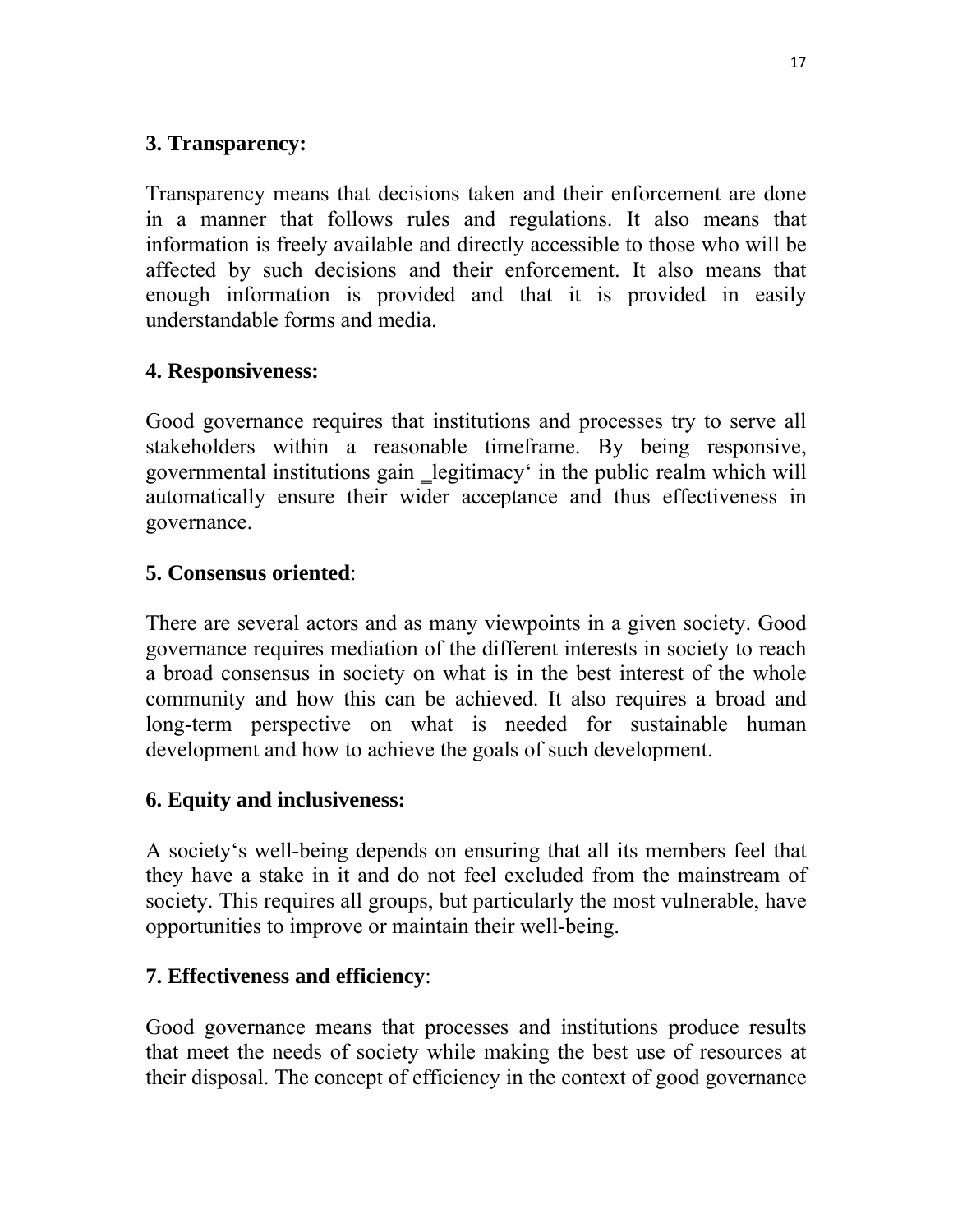also covers the sustainable use of natural resources and the protection of the environment.

# **8. Accountability:**

Accountability is a key requirement of good governance. Not only governmental institutions but also the private sector and civil society organizations must be accountable to the public and to their institutional stakeholders. Accountability cannot be enforced without transparency and the rule of law.

**Government, Governance and Good Governance:** The word 'Governance' lends itself to wider meaning which includes the processes as well as the results, making it more comprehensive in meaning and implications than the word 'government'. Government refers to the machinery and institutional arrangements of the 'political community' whereas governance means making policies for the development of organisations as well as people.

While governance, on the one hand, deals with collaborative partnership networks which are necessary for policy formulation and implementation, good governance, on the other hand, attempts to make this activity not just efficient but also more accountable, democratic and responsive to the public needs.

Good governance goes beyond the formal institutions of democratic government to address several other central issues which includes representative legislature; non-discriminatory laws; efficient, impartial and rapid judicial processes; transparent public agencies; Universal protection of human rights; accountability for decisions by public officials, devolution of resources and decision making to local.

### **Good Governance in India:**

Kautilya's Arthashastra highlighted the principle of good governance as, ―In the happiness of his people lies king's happiness, in their welfare his welfare, whatever pleases himself he shall not consider as good, but whatever pleases his people he shall consider as good.

The Indian Constitution has not used the term even once in its preamble. Indeed, the Constitution has used 'governance' only once — in its directive principles of state policy. Article 37 says: 'The provisions contained in this part shall not be enforceable by any court, but the principles therein laid down are nevertheless fundamental in the governance of the country and it shall be the duty of the state to apply these principles in making laws.' The directive principles of the state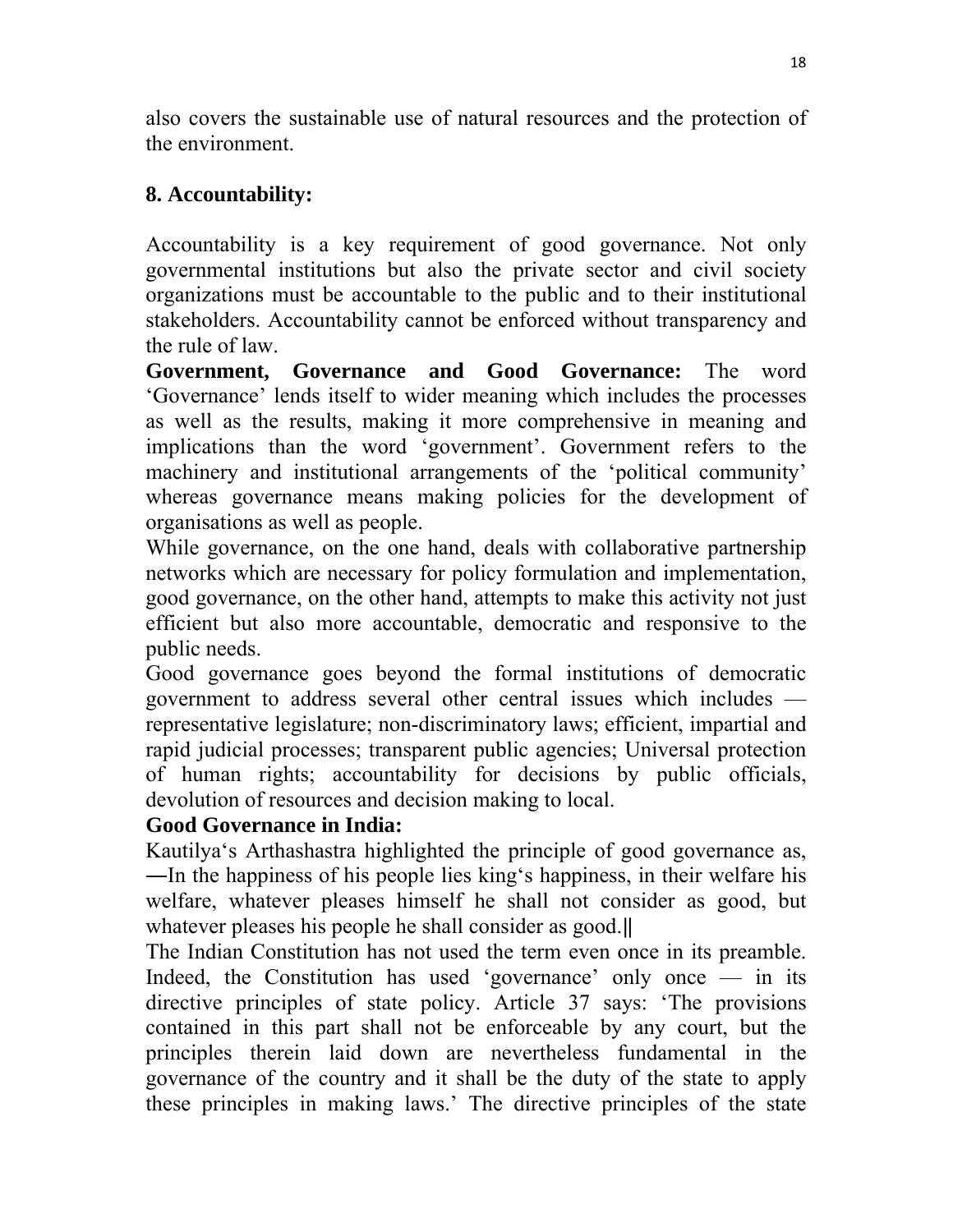policy emphasize the 'content' part of good governance. E.g. Right to an adequate means of livelihood, Equal pay for equal work for both men and women is ensured, equitable distribution of resources etc.

The problem of good governance (read administrative reform) is discussed in each five-year plan as well as by parliamentary committees. Besides, the Government of India has appointed no less than 34 committees devoted to good governance making a large number of recommendations.

The plan documents in post 1990 reflected the essential principles of good governance including constitutionally protected right to elect government, accountable and transparent government, effective and efficient delivery of social and economic public services, a special attention for ensuring the effectiveness and efficiency of local governments, delivery of key services such as primary education and health, the rule of law, protection of the disadvantaged groups, especially the SCs, STs, minorities and others etc.

One of the best policies that has set an example in the country is the Right to Information Act which came into full force in the midnight of 12th and 13th October 2005. Under the act any citizen can seek information from government or public authorities as notified in the act. The act seeks to deepen Indian democracy by empowering the citizens to obtain the needed information from the public authorities at the national, state and local levels and aims at good governance by ensuring the much-needed transparency and accountability in them.

Another such initiative is The National Rural Employment Guarantee Act (NREGA), 2005, which has now been renamed as the Mahatma Gandhi National Rural Employment Guarantee Act (MGNREGA).It is one such step towards implementing the provision of Right to Work and is the largest social welfare scheme of its kind in the world.

Even The Right to Education (RTE) Act, 2009, may be legitimately hailed as one of major landmark legislations that have been enacted by Parliament in the 21st century, with a view to achieve the objectives of Good Governance. It aims at fulfilling the promise of universal education by making it a mandatory obligation for the state to ensure that all children of the 6-14 years age group enroll themselves in schools and attend the classes.